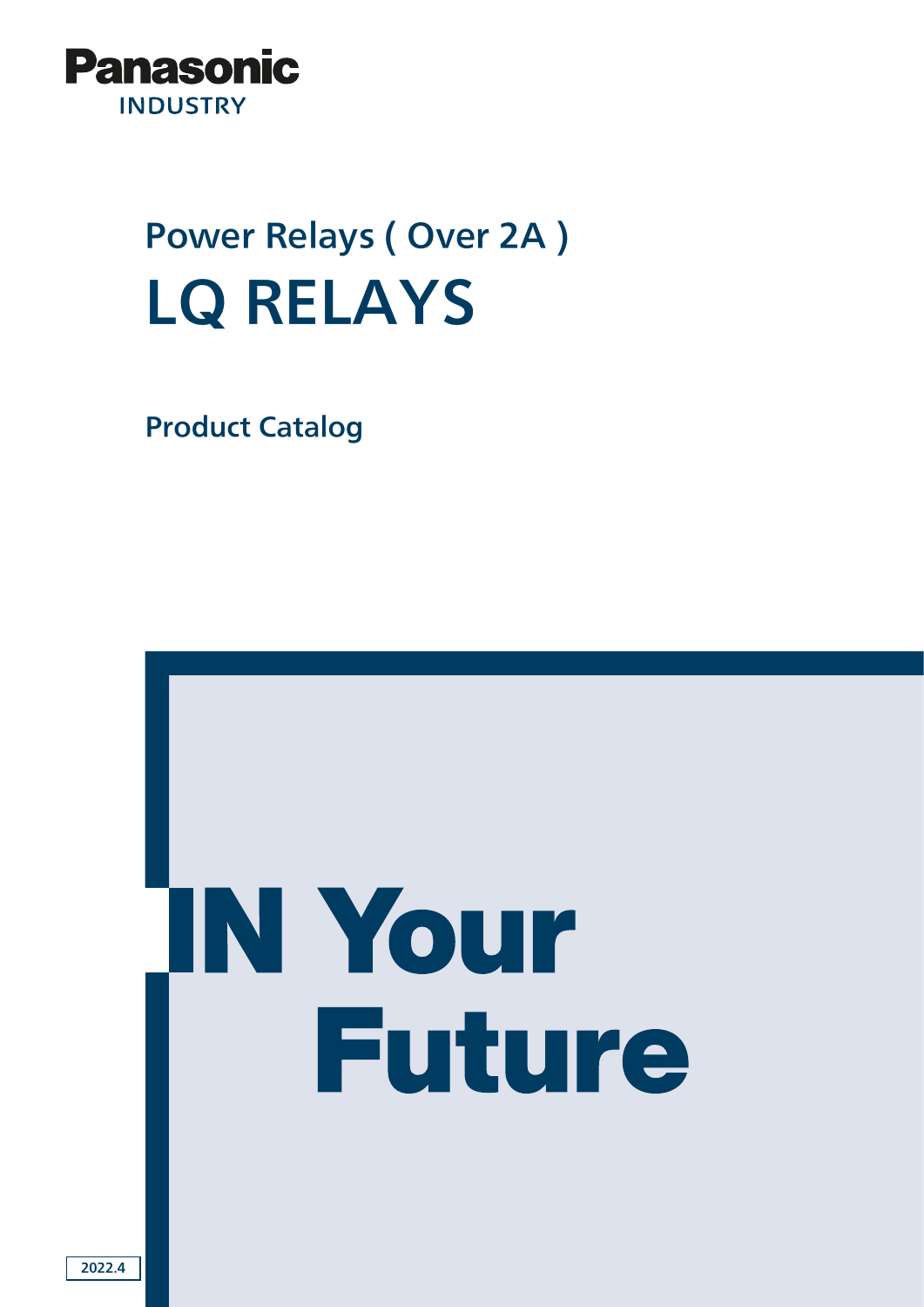

## **LQ RELAYS**

### **1 Form A/1 Form C, 10A Small power relays**



#### **ORDERING INFORMATION (PART NO.)**



Note :1. The "S" at the end of the part number only appears on the inner and outer packing. It does not appear on the relay itself.

2. 48V DC types is also available. Please contact our sales representative for details.

#### **TYPES**

### **PC** board terminal

● Carton

| Rated coil volatage<br>Contact arrangement |         |                    | Part No. *         | Standard packing |                 |
|--------------------------------------------|---------|--------------------|--------------------|------------------|-----------------|
|                                            |         | Class B insulation | Class F insulation | Inner carton     | Outer carton    |
|                                            | 5 V DC  | ALQ305             | ALQ3F05            |                  |                 |
|                                            | 6 V DC  | ALQ306             | ALQ3F06            |                  |                 |
| 1 Form A                                   | 9 V DC  | ALQ309             | ALQ3F09            |                  |                 |
| 1 Form C                                   | 12 V DC | ALQ312             | ALQ3F12            |                  |                 |
|                                            | 18 V DC | ALQ318             | ALQ3F18            | Carton: 100 pcs  | Carton: 500 pcs |
|                                            | 24 V DC | ALQ324             | ALQ3F24            |                  |                 |
|                                            | 5 V DC  | ALQ105             | ALQ1F05            | Tube: 50 pcs     | Tube: 1,000 pcs |
|                                            | 6 V DC  | ALQ106             | ALQ1F06            |                  |                 |
|                                            | 9 V DC  | <b>ALQ109</b>      | ALQ1F09            |                  |                 |
|                                            | 12 V DC | <b>ALQ112</b>      | ALQ1F12            |                  |                 |
|                                            | 18 V DC | <b>ALQ118</b>      | ALQ1F18            |                  |                 |
|                                            | 24 V DC | <b>ALQ124</b>      | ALQ1F24            |                  |                 |

\* Tube packing types available. When ordering, please add suffix "S".

Panasonic Industry Co., Ltd. Electromechanical Control Business Division industrial.panasonic.com/ac/e/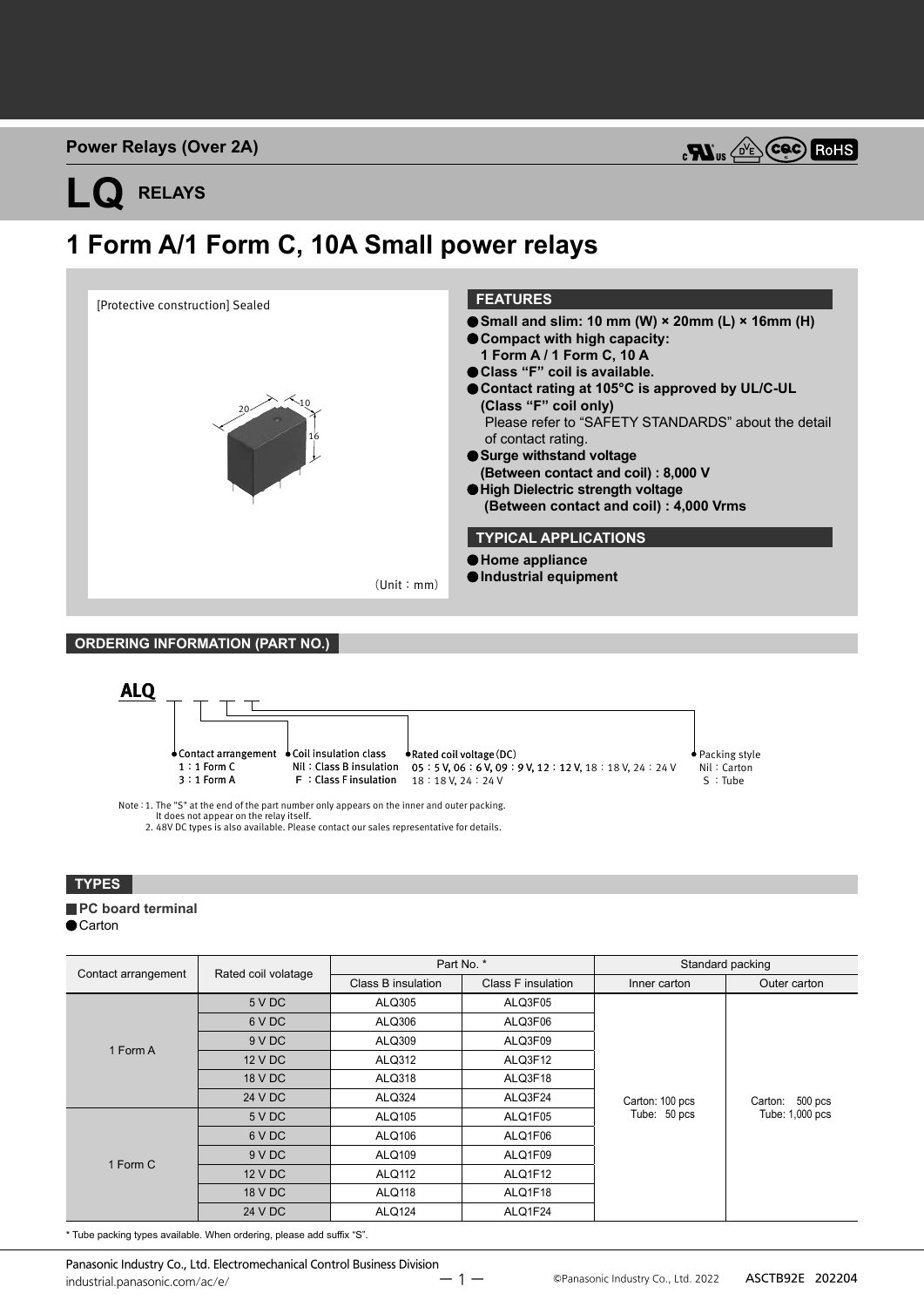#### **RATING**

#### **Coil data**

• Operating characteristics such as 'Operate voltage' and 'Release voltage' are influenced by mounting conditions, ambient temperature, etc.Therefore, please use the relay within ± 5% of rated coil voltage.

• 'Initial' means the condition of products at the time of delivery.

| Contact<br>arrangement | Rated coil<br>voltage | Operate voltage*1<br>(at $20^{\circ}$ C) | Release voltage*1<br>(at $20^{\circ}$ C)           | Rated operating<br>current<br>$(\pm 10\% , \text{ at } 20^{\circ} \text{C})$ | Coil resistance<br>$(\pm 10\%, \text{ at } 20^{\circ}\text{C})$ | Rated operating<br>power                  | Max. allowable voltage                                                                         |
|------------------------|-----------------------|------------------------------------------|----------------------------------------------------|------------------------------------------------------------------------------|-----------------------------------------------------------------|-------------------------------------------|------------------------------------------------------------------------------------------------|
|                        | 5 V DC                |                                          |                                                    | $40 \text{ mA}$                                                              | 125 $\Omega$                                                    |                                           |                                                                                                |
|                        | 6 V DC                |                                          |                                                    | 33.3 mA                                                                      | 180 $\Omega$                                                    |                                           | 130% of rated coil                                                                             |
| 1 Form A               | 9VDC                  | Max. 75% V of                            | Min. $5\%$ V of                                    | $22.2 \text{ mA}$                                                            | $405 \Omega$                                                    | 200 mW                                    | voltage (at $85^{\circ}$ C) <sup>*2</sup><br>180% of rated coil<br>voltage (at $20^{\circ}$ C) |
|                        | 12 V DC               | rated coil voltage                       | rated coil voltage<br>(initial)<br>(initial)       | 16.7 mA                                                                      | $720 \Omega$                                                    |                                           |                                                                                                |
|                        | 18 V DC               |                                          |                                                    | $11.1 \text{ mA}$                                                            | 1,620 $\Omega$                                                  |                                           |                                                                                                |
|                        | 24 V DC               |                                          |                                                    | 8.3 mA                                                                       | $2.880 \Omega$                                                  |                                           |                                                                                                |
|                        | 5 V DC                |                                          |                                                    | 80 mA                                                                        | $62.5 \Omega$                                                   |                                           |                                                                                                |
|                        | 6 V DC                |                                          |                                                    | 66.7 mA                                                                      | 90 $\Omega$                                                     |                                           | 110% of rated coil                                                                             |
| 1 Form C               | 9VDC                  | Max. 75% V of                            | Min. $5\%$ V of<br>rated coil voltage<br>(initial) | 44.4 mA<br>$202.5 \Omega$                                                    |                                                                 | voltage (at $85^{\circ}$ C) <sup>*2</sup> |                                                                                                |
|                        | 12 V DC               | rated coil voltage<br>(initial)          |                                                    | 33.3 mA                                                                      | $360 \Omega$                                                    | 400 mW                                    | 150% of rated coil<br>voltage (at 20°C)                                                        |
|                        | 18 V DC               |                                          |                                                    | 22.2 mA                                                                      | $810 \Omega$                                                    |                                           |                                                                                                |
|                        | 24 V DC               |                                          |                                                    | 16.7 mA                                                                      | 1,440 $\Omega$                                                  |                                           |                                                                                                |

\*1. Square, pulse drive<br>\*2. When using relays in a high ambient temperature, consider the operate voltage rise due to the high temperature (a rise of approx. 0.4% V for each 1°C with 20°C as a reference)<br>and use a coil imp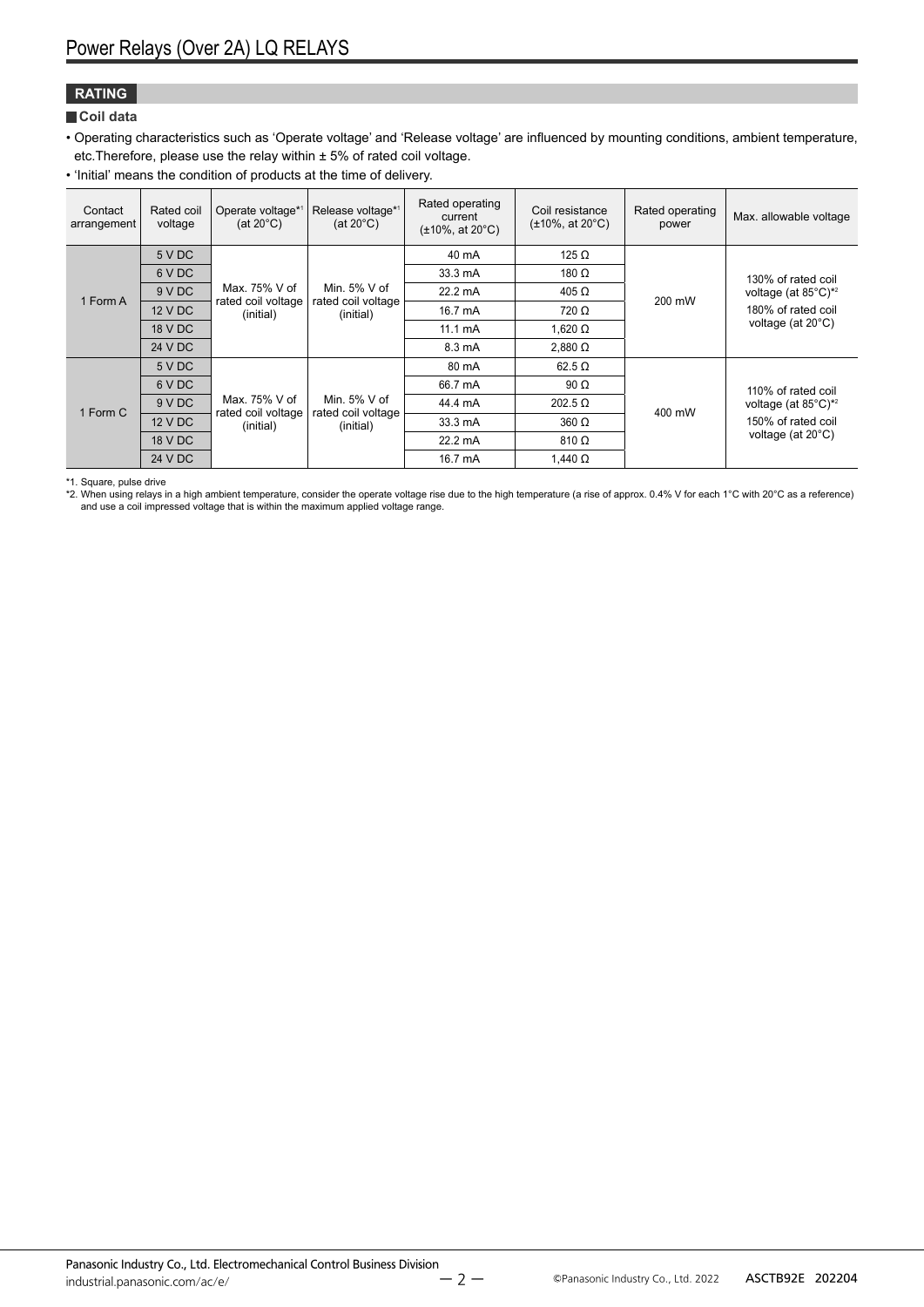#### **Specifications**

| Item                                                                                  |                                                  | Specifications                                                                                       |                                                                                     |  |  |
|---------------------------------------------------------------------------------------|--------------------------------------------------|------------------------------------------------------------------------------------------------------|-------------------------------------------------------------------------------------|--|--|
|                                                                                       | Contact arrangement                              | 1 Form A                                                                                             | 1 Form C                                                                            |  |  |
|                                                                                       | Contact resistance<br>(initial)                  | Max. 100 m $\Omega$ (by voltage drop 6 V DC 1 A)                                                     |                                                                                     |  |  |
|                                                                                       | Contact material                                 | AgNi type                                                                                            |                                                                                     |  |  |
|                                                                                       |                                                  |                                                                                                      | Form A contact: 10 A 125 V AC, 5 A 250 V AC, 5 A 30 V DC                            |  |  |
|                                                                                       | Contact rating (resistive)                       | 5 A 30 V DC, 10 A 125 V AC, 5 A 250 V AC                                                             | Form B contact: 3 A 125 V AC, 2 A 250 V AC, 1 A 30 V DC                             |  |  |
| Contact data                                                                          | Max. switching power                             |                                                                                                      | Form A contact: 1,250 VA, 150 W                                                     |  |  |
|                                                                                       | (resistive)                                      | 1,250 VA, 150 W                                                                                      | Form B contact: 500 VA, 30 W                                                        |  |  |
|                                                                                       | Max. switching voltage                           | 250 V AC, 30 V DC                                                                                    |                                                                                     |  |  |
|                                                                                       |                                                  |                                                                                                      | Form A contact: 10 A (125 V AC), 5 A (30 V DC)                                      |  |  |
|                                                                                       | Max. switching current                           | 10 A (125 V AC), 5 A (30 V DC)                                                                       | Form B contact: 3 A (125 V AC), 1 A (30 V DC)                                       |  |  |
|                                                                                       | Min. switching load<br>(reference value)*1       | 100 mA 5 V DC                                                                                        |                                                                                     |  |  |
| Insulation resistance (initial)                                                       |                                                  | Min. 1,000 M $\Omega$ (at 500 V DC, Measured portion is the same as the case of dielectric strength) |                                                                                     |  |  |
| Between open contacts<br>Dielectric strength<br>(initial)<br>Between contact and coil |                                                  | 1,000 Vrms for 1 min (detection current: 10 mA)                                                      | 750 Vrms for 1 min (detection current: 10 mA)                                       |  |  |
|                                                                                       |                                                  | 4,000 Vrms for 1 min (detection current: 10 mA)                                                      |                                                                                     |  |  |
| Surge withstand<br>voltage (initial)*2                                                | Between contact and coil                         | 8,000 V                                                                                              |                                                                                     |  |  |
| Operate time<br>Time characteristics                                                  |                                                  | Max. 20 ms (at rated coil voltage, at 20°C, without bounce)                                          |                                                                                     |  |  |
| (initial)                                                                             | Release time                                     | Max. 20 ms (at rated coil voltage, at 20°C, without bounce, with diode)                              |                                                                                     |  |  |
| Shock resistance                                                                      | Functional                                       | 294 m/s <sup>2</sup> (half-sine shock pulse: 11 ms, detection<br>time: $10 \mu s$ )                  | 196 m/s <sup>2</sup> (half-sine shock pulse: 11 ms, detection<br>time: $10 \mu s$ ) |  |  |
|                                                                                       | <b>Destructive</b>                               | 980 m/s <sup>2</sup> (half-sine shock pulse: 6 ms)                                                   |                                                                                     |  |  |
|                                                                                       | Functional                                       | 10 to 55 Hz (at double amplitude of 1.6 mm, detection time: 10 µs)                                   |                                                                                     |  |  |
| Vibration resistance<br><b>Destructive</b>                                            |                                                  | 10 to 55 Hz (at double amplitude of 2 mm)                                                            |                                                                                     |  |  |
| <b>Expected life</b>                                                                  | <b>Mechanical life</b>                           | Min. $10 \times 10^6$ (at 180 times/min)                                                             |                                                                                     |  |  |
| Conditions                                                                            | Conditions for usage,<br>transport and storage*3 | Ambient temperature: -40 to +85°C*4<br>Humidity: 5 to 85% RH (Avoid icing and condensation)          |                                                                                     |  |  |
| Unit weight                                                                           |                                                  | Approx. 7 g                                                                                          |                                                                                     |  |  |

Note: Specifications will vary with foreign standards certification ratings.<br>\*1. This value can change due to the switching frequency, environmental conditions, and desired reliability level, therefore it is recommended to

\*3. For ambient temperature, please read "GUIDELINES FOR RELAY USAGE".<br>\*4. When using relays in a high ambient temperature, consider the operate voltage rise due to the high temperature (a rise of approx. 0.4% V for each 1 and use a coil impressed voltage that is within the maximum applied voltage range.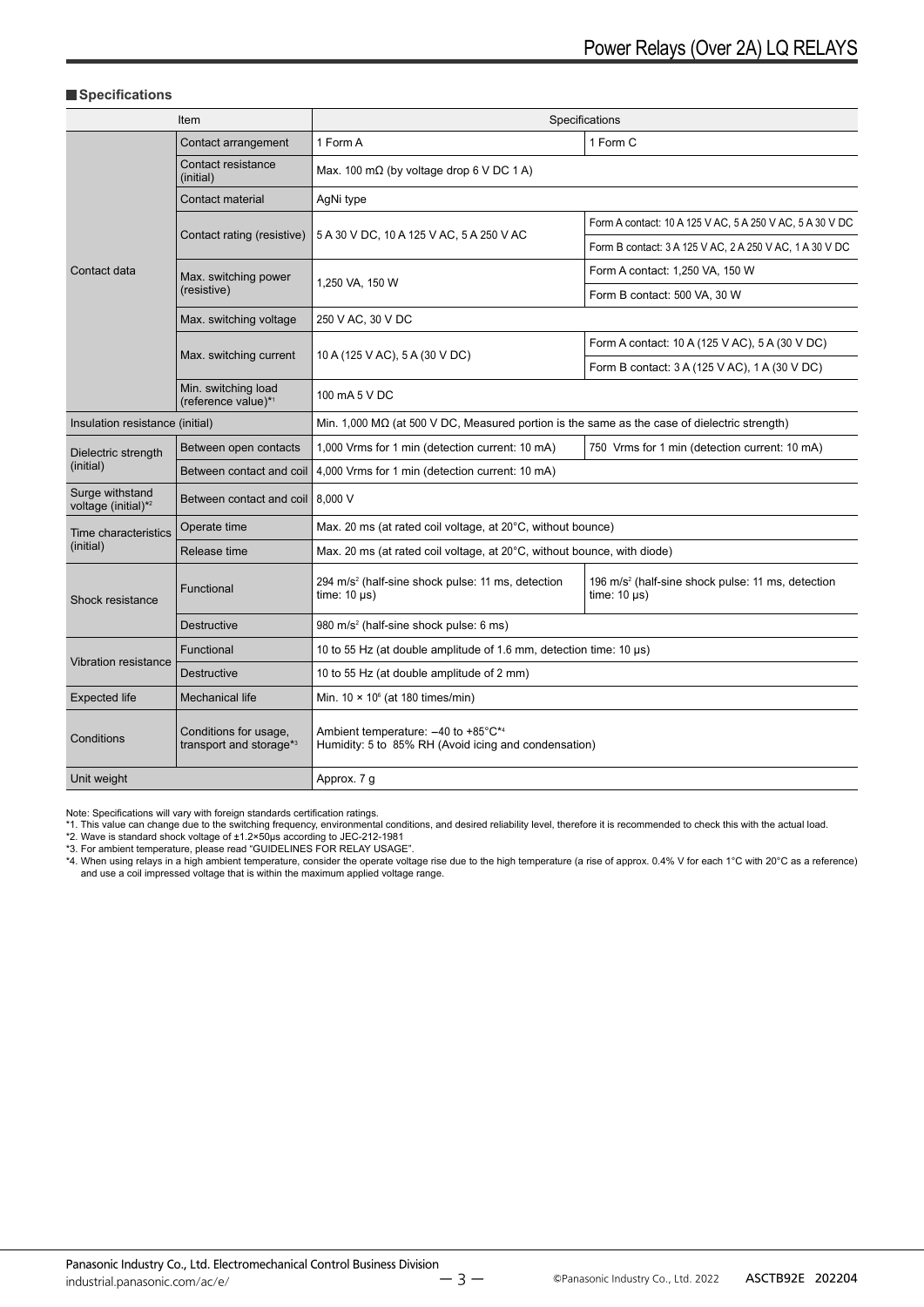#### **Expected electrical life**

Condition: Resistive load, at 20°C, at 20 times/min, with diode

| Type     |                   | Switching capacity           | Number of operations |
|----------|-------------------|------------------------------|----------------------|
| 1 Form A |                   | 5 A 30 V DC                  | $100 \times 10^{3}$  |
|          |                   | 10 A 125 V AC                | $50 \times 10^{3}$   |
|          |                   | 5 A 250 V AC                 | $50 \times 10^{3}$   |
|          |                   | 5 A 30 V DC<br>10 A 125 V AC | $100 \times 10^{3}$  |
|          | Form A<br>contact |                              | $50 \times 10^{3}$   |
| 1 Form C |                   | 5 A 250 V AC                 | $50 \times 10^{3}$   |
|          |                   | 3 A 125 V AC                 | $200 \times 10^{3}$  |
|          | Form B<br>contact | 2 A 250 V AC                 | $200 \times 10^{3}$  |
|          |                   | 1 A 30 V DC                  | $100 \times 10^{3}$  |

#### **REFERENCE DATA**





1

2 3 5

10

Contact current(A)

Contact current(A)

100







3-1. Coil temperature characteristics (1 Form A) 3-2. Coil temperature characteristics (1 Form C)

Ш

ШI

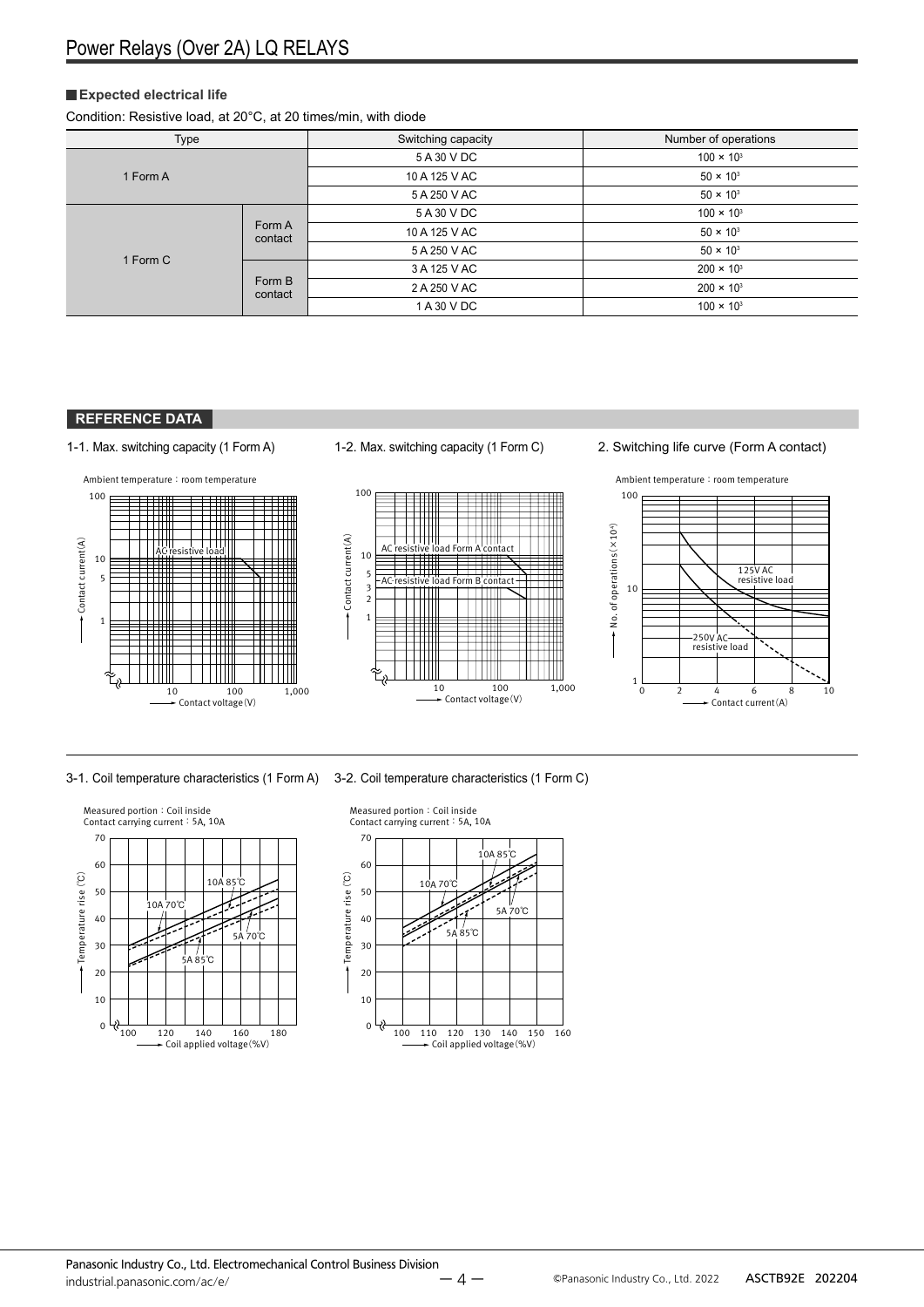

Contact carrying current: 5A, 10A



#### 4-2. Ambient temperature characteristics (1 Form C)



①Allowable ambient temperature against % coil voltage(max. inside the coil temperature set as 130℃) (Carrying current: 5 A)

- ②Allowable ambient temperature against % coil voltage(max. inside the coil temperature set as 130℃(Carrying current:10 A)
- ③Allowable ambient temperature against % coil voltage(max. inside the coil temperature set as 115℃) (Carrying current: 5 A)
- ④Allowable ambient temperature against % coil voltage(max. inside the coil temperature set as 115℃) (Carrying current:10 A)

⑤Operate voltage with a hot-start condition of 100%V on the coil (Carrying current: 10 A)

⑥Operate voltage with a hot-start condition of 100%V on the coil (Carrying current: 5 A) ⑦Operate voltage

**DIMENSIONS CAD** The CAD data of the products with a "CAD" mark can be downloaded from our Website. Unit: mm



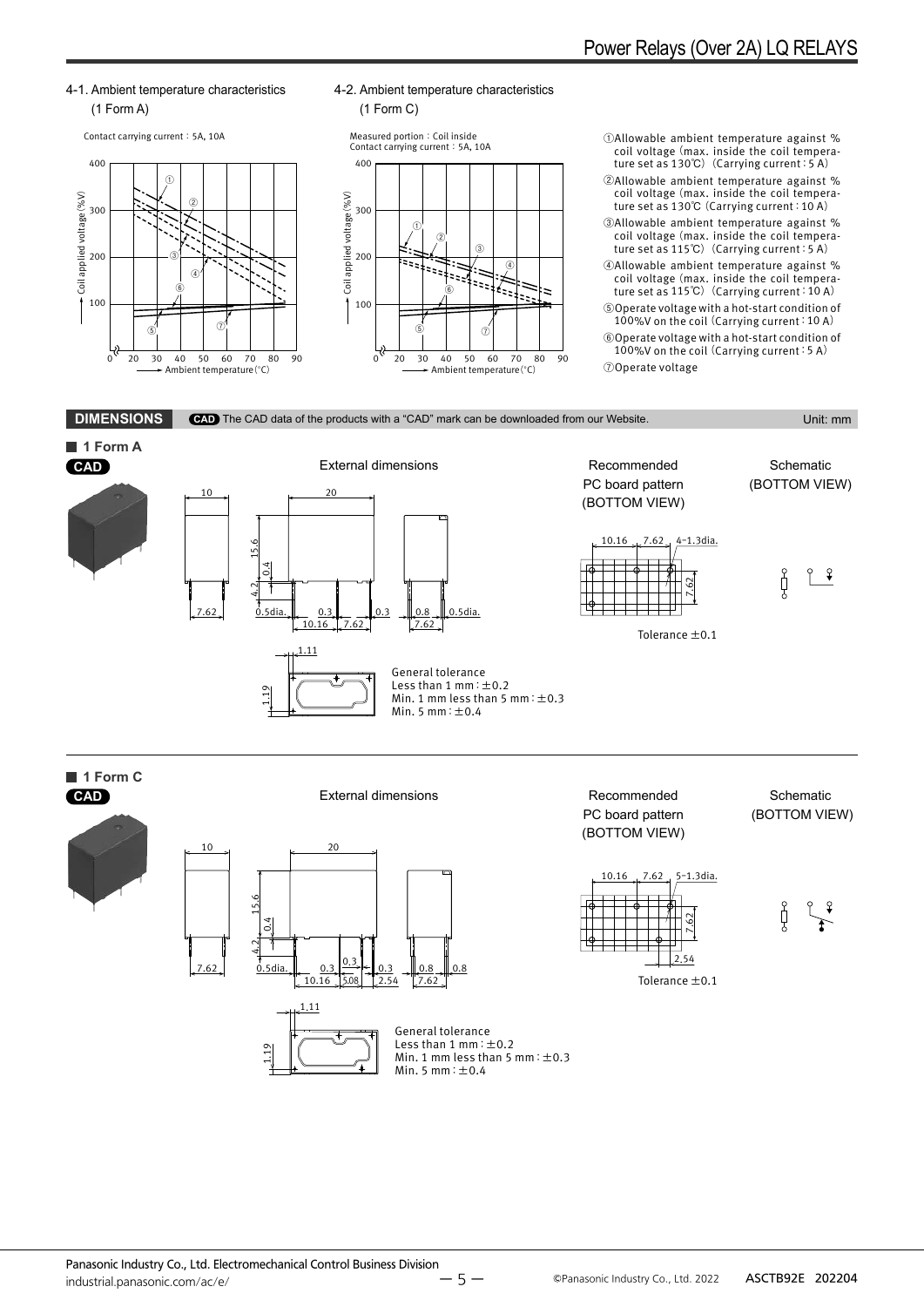**SAFETY STANDARDS** Each standard may be updated at any time, so please check our Website for the latest information.

#### **UL/C-UL (Recognized)**

1 Form A (ALQ 3\*\*)

| File No. | Contact rating            | Operations          | Ambient<br>temperature |
|----------|---------------------------|---------------------|------------------------|
|          | 10 A 125 V AC General use | $50 \times 10^{3}$  | $40^{\circ}$ C         |
|          | 10 A 125 V AC Carry Only  | $50 \times 10^{3}$  | $85^{\circ}$ C         |
|          | 5 A 277 V AC General use  | $100 \times 10^{3}$ | $40^{\circ}$ C         |
|          | 5 A 240 V AC General use  | $6 \times 10^{3}$   | $105^{\circ}$ C        |
| E43028   | 5 A 30 V DC General use   | $100 \times 10^{3}$ | $40^{\circ}$ C         |
|          | 4 A 125 V AC Resistive    | $100 \times 10^{3}$ | $105^{\circ}$ C        |
|          | 2 A 120 V AC Tungsten     | $6 \times 10^{3}$   | $105^{\circ}$ C        |
|          | 4 FLA/4 LRA 277 V AC      | $100 \times 10^{3}$ | $105^{\circ}$ C        |
|          | 1/6 HP 277 V AC           | 10 <sup>3</sup>     | $40^{\circ}$ C         |
|          | 1/6 HP 125 V AC           | 10 <sup>3</sup>     | $40^{\circ}$ C         |
|          | Pilot Duty 1 A 125 V AC*  | $100 \times 10^{3}$ | $105^{\circ}$ C        |

\* Pilot Duty comply with UL508 testing conditions.

#### **CSA (Certified)**

CSA standard certified by C-UL

#### **VDE (Certified)**

1 Form A (ALQ 3\*\*)

| File No. | Contact rating                       | Operations         | Ambient<br>temperature |
|----------|--------------------------------------|--------------------|------------------------|
|          | 10 A 250 V AC ( $cos\varphi = 1.0$ ) | $10 \times 10^{3}$ | $85^{\circ}$ C         |
| 40032836 | 10 A 250 V AC ( $cos\varphi = 0.4$ ) | $10 \times 10^{3}$ | $85^{\circ}$ C         |
|          | $5 A 250 V AC (cos \varphi = 1.0)$   | $50 \times 10^{3}$ | $85^{\circ}$ C         |
|          | 5 A 30 V DC (0 ms)                   | $10 \times 10^{3}$ | $85^{\circ}$ C         |

#### 1 Form C (ALQ 1\*\*)

| File No. | Contact           | Contact rating            | Operations          | Ambient<br>temperature |
|----------|-------------------|---------------------------|---------------------|------------------------|
|          |                   | 10 A 125 V AC General use | $50 \times 10^{3}$  | $40^{\circ}$ C         |
|          |                   | 5 A 277 V AC General use  | $100 \times 10^{3}$ | $40^{\circ}$ C         |
|          |                   | 5 A 240 V AC Resistive    | $100 \times 10^{3}$ | $80^{\circ}$ C         |
|          | Form A            | 5 A 30 V DC General use   | $100 \times 10^{3}$ | $40^{\circ}$ C         |
| E43028   | contact           | 4 FLA/4 LRA 277 V AC      | $100 \times 10^{3}$ | $105^{\circ}$ C        |
|          |                   | 3 FLA/18 LRA 240 V AC     | $100 \times 10^{3}$ | $85^{\circ}$ C         |
|          |                   | 1/6 HP 277 V AC           | 10 <sup>3</sup>     | $40^{\circ}$ C         |
|          |                   | 1/6 HP 125 V AC           | 10 <sup>3</sup>     | $40^{\circ}$ C         |
|          |                   | 3 A 240 V AC Resistive    | $100 \times 10^{3}$ | $80^{\circ}$ C         |
|          | Form B<br>contact | 3 A 125 V AC General use  | $100 \times 10^{3}$ | $85^{\circ}$ C         |
|          |                   | 2 A 277 V AC General use  | $100 \times 10^{3}$ | $85^{\circ}$ C         |
|          |                   | 2 A 30 V DC Resistive     | $100 \times 10^{3}$ | $40^{\circ}$ C         |
|          |                   | 1 A 30 V DC General use   | $100 \times 10^{3}$ | $85^{\circ}$ C         |

#### 1 Form C (ALQ 1\*\*)

| File No.                      | Contact            | Contact rating                       | Operations         | Ambient<br>temperature |
|-------------------------------|--------------------|--------------------------------------|--------------------|------------------------|
| Form A<br>contact<br>40032836 |                    | 10 A 250 V AC ( $cos\phi = 1.0$ )    | $10 \times 10^{3}$ | $85^{\circ}$ C         |
|                               |                    | 10 A 250 V AC ( $cos\varphi = 0.4$ ) | $10 \times 10^{3}$ | $85^{\circ}$ C         |
|                               |                    | $5 A 250 V AC (cos\phi = 1.0)$       | $50 \times 10^{3}$ | $85^{\circ}$ C         |
|                               | 5 A 30 V DC (0 ms) | $10 \times 10^{3}$                   | $85^{\circ}$ C     |                        |
|                               | Form B<br>contact  | $3 A 250 V AC (cos \varphi = 0.4)$   | $10 \times 10^{3}$ | $85^{\circ}$ C         |

#### **CQC (Certified)**

1 Form A (ALQ 3\*\*)

| File No.       | Contact rating |
|----------------|----------------|
| CQC14002108384 | 5 A 250 V AC   |

#### 1 Form C (ALQ 1\*\*)

| File No.       | Contact           | Contact rating |
|----------------|-------------------|----------------|
| CQC14002108384 | Form A<br>contact | 5 A 250 V AC   |
|                | Form B<br>contact | 2 A 250 V AC   |

#### **INSULATION CHARACTERISTICS (IEC61810-1)**

| Item                                          | Characteristic                   |
|-----------------------------------------------|----------------------------------|
| Clearance/Creepage distance (IEC61810-1)      | Min. 4.0/4.0 mm (Form A contact) |
| Category of protection (IEC61810-1)           | <b>RTIII</b>                     |
| Tracking resistance (IEC60112)                | <b>PTI 175</b>                   |
| Insulation material group                     | III a                            |
| Over voltage category                         | $\mathbf{III}$                   |
| Rated voltage                                 | 250 V                            |
| Pollution degree                              |                                  |
| Type of insulation (Between contact and coil) | <b>Basic insulation</b>          |
| Type of insulation (Between open contacts)    | Micro disconnection              |

Note) Actual value.

#### **GUIDELINES FOR USAGE**

**For cautions for use, please read "GUIDELINES FOR RELAY USAGE".**

**https://industrial.panasonic.com/ac/e/control/relay/cautions\_use/index.jsp**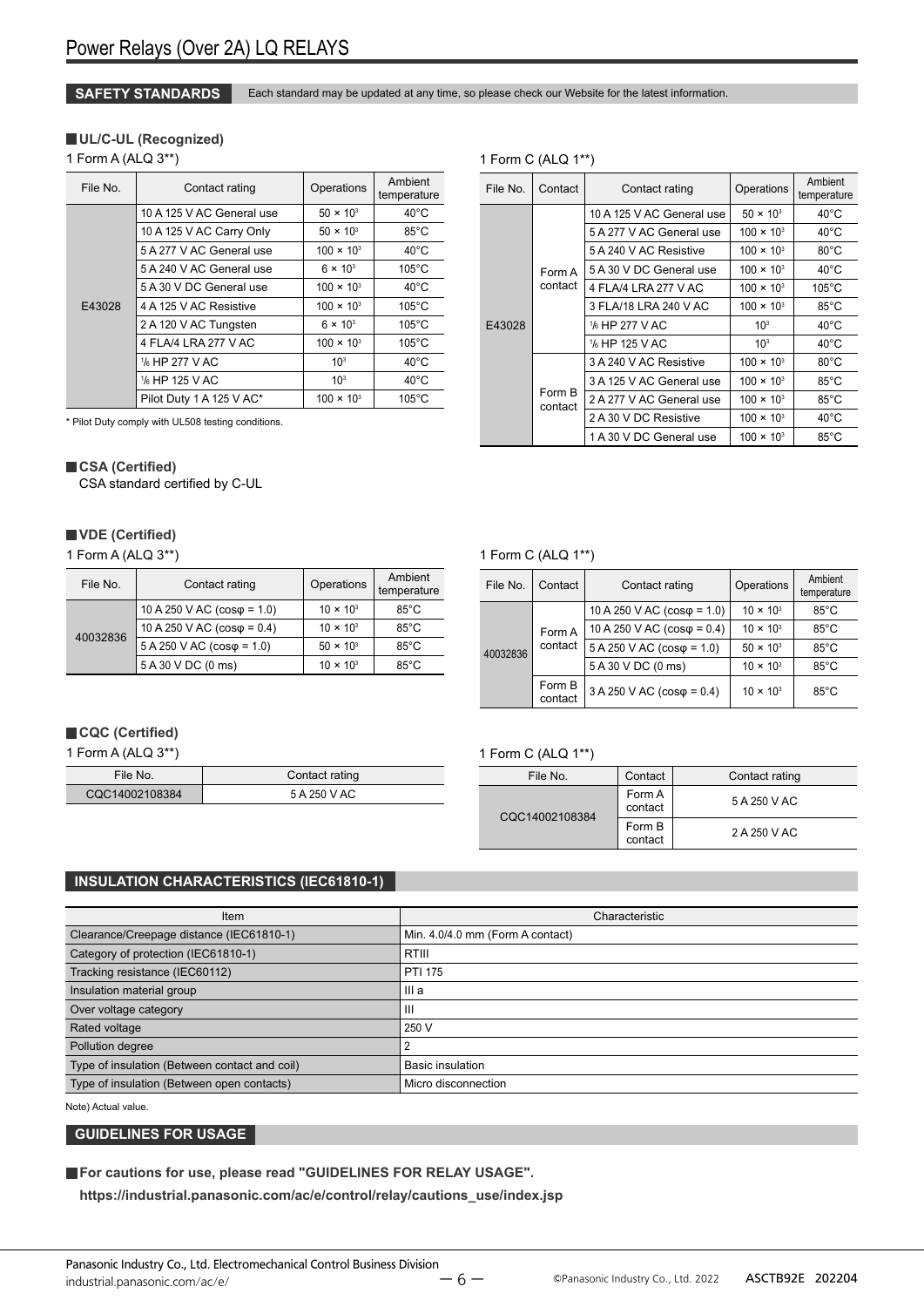**For cautions for use, please read "GUIDELINES FOR RELAY USAGE". https://industrial.panasonic.com/ac/e/control/relay/cautions\_use/index.jsp**

#### **Precautions for Coil Input**

#### **Long term current carrying**

A circuit that will be carrying a current continuously for long periods without relay switching operation. (circuits for emergency lamps, alarm devices and error inspection that, for example, revert only during malfunction and output warnings with form B contacts) Continuous, long-term current to the coil will facilitate deterioration of coil insulation and characteristics due to heating of the coil itself. For circuits such as these, please use a magnetic-hold type latching relay. If you need to use a single stable relay, use a sealed type relay that is not easily affected by ambient conditions and make a failsafe circuit design that considers the possibility of contact failure or disconnection.

#### **DC Coil operating power**

Steady state DC current should be applied to the coil. The wave form should be rectangular. If it includes ripple, the ripple factor should be less than 5%.

However, please check with the actual circuit since the electrical characteristics may vary. The rated coil voltage should be applied to the coil and the set/reset pulse time of latching type relay differs for each relays, please refer to the relay's individual specifications.

#### **Coil connection**

When connecting coils of polarized relays, please check coil polarity (+,-) at the internal connection diagram (Schematic). If any wrong connection is made, it may cause unexpected malfunction, like abnormal heat, fire and so on, and circuit do not work. Avoid impressing voltages to the set coil and reset coil at the same time.

#### **Ambient Environment**

#### **Usage, Transport, and Storage Conditions**

During usage, storage, or transportation, avoid locations subjected to direct sunlight and maintain normal temperature, humidity and pressure conditions.

#### **Temperature/Humidity/Pressure**

When transporting or storing relays while they are tube packaged. there are cases the temperature may differ from the allowable range. In this case be sure to check the individual specifications. Also allowable humidity level is influenced by temperature, please check charts shown below and use relays within mentioned conditions. (Allowable temperature values differ for each relays, please refer to the relay's individual specifications.)

#### 1) Temperature:

The tolerance temperature range differs for each relays, please refer to the relay's individual specifications

- 2) Humidity: 5 to 85 % RH
- 3) Pressure: 86 to 106 kPa





#### **Maximum allowable voltage and temperature rise** Proper usage requires that the rated coil voltage be impressed on the coil. Note, however, that if a voltage greater than or equal to the maximum continuous voltage is impressed on the coil, the coil may burn or its layers short due to the temperature rise. Furthermore, do not exceed the usable ambient temperature range listed in the catalog.

**Operate voltage change due to coil temperature rise** In DC relays, after continuous passage of current in the coil, if the current is turned OFF, then immediately turned ON again, due to the temperature rise in the coil, the operate voltage will become somewhat higher. Also, it will be the same as using it in a higher temperature atmosphere. The resistance/temperature relationship for copper wire is about 0.4% for 1°C, and with this ratio the coil resistance increases. That is, in order to operate of the relay, it is necessary that the voltage be higher than the operate voltage and the operate voltage rises in accordance with the increase in the resistance value. However, for some polarized relays, this rate of change is considerably smaller.

#### **Dew condensation**

Condensation occurs when the ambient temperature drops suddenly from a high temperature and humidity, or the relay is suddenly transferred from a low ambient temperature to a high temperature and humidity. Condensation causes the failures like insulation deterioration, wire disconnection and rust etc.

Panasonic Industry Co., Ltd. does not guarantee the failures caused by condensation.

The heat conduction by the equipment may accelerate the cooling of device itself, and the condensation may occur.

Please conduct product evaluations in the worst condition of the actual usage. (Special attention should be paid when high temperature heating parts are close to the device. Also please consider the condensation may occur inside of the device.)

#### **Icing**

Condensation or other moisture may freeze on relays when the temperature become lower than 0°C.This icing causes the sticking of movable portion, the operation delay and the contact conduction failure etc. Panasonic Industry Co., Ltd. does not guarantee the failures caused by the icing.

The heat conduction by the equipment may accelerate the cooling of relay itself and the icing may occur. Please conduct product evaluations in the worst condition of the actual usage.

**Low temperature and low humidity**

The plastic becomes brittle if the switch is exposed to a low temperature, low humidity environment for long periods of time.

**High temperature and high humidity**

Storage for extended periods of time (including transportation periods) at high temperature or high humidity levels or in atmospheres with organic gases or sulfide gases may cause a sulfide film or oxide film to form on the surfaces of the contacts and/ or it may interfere with the functions. Check out the atmosphere in which the units are to be stored and transported.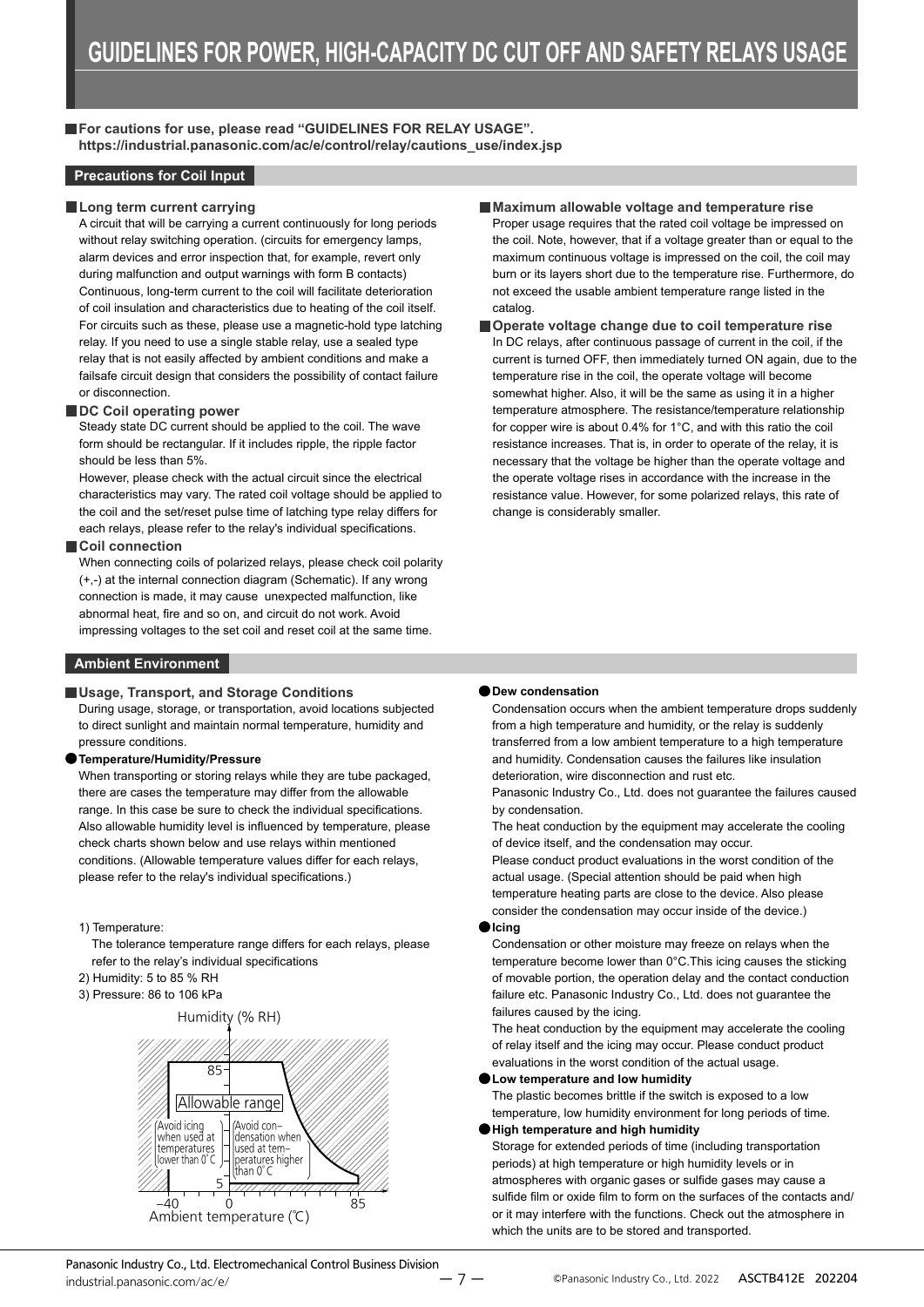#### **Package**

In terms of the packing format used, make every effort to keep the effects of moisture, organic gases and sulfide gases to the absolute minimum.

#### **Silicon**

When a source of silicone substances (silicone rubber, silicone oil, silicone coating materials and silicone filling materials etc.) is used around the relay, the silicone gas (low molecular siloxane etc.) may be produced.

This silicone gas may penetrate into the inside of the relay. When the relay is kept and used in this condition, silicone compound may adhere to the relay contacts which may cause the contact failure. Do not use any sources of silicone gas around the relay (Including plastic seal types).

#### **Others**

#### **Cleaning**

• Although the environmentally sealed type relay (plastic sealed type, etc.) can be cleaned, avoid immersing the relay into cold liquid (such as cleaning solvent) immediately after soldering. Doing so may deteriorate the sealing performance.

#### **NOx Generation**

When relay is used in an atmosphere high in humidity to switch a load which easily produces an arc, the NOx created by the arc and the water absorbed from outside the relay combine to produce nitric acid.

This corrodes the internal metal parts and adversely affects operation.

Avoid use at an ambient humidity of 85%RH or higher (at 20°C). If use at high humidity is unavoidable, please contact our sales representative.

• Cleaning with the boiling method is recommended(The temperature of cleaning liquid should be 40°C or lower ).

Avoid ultrasonic cleaning on relays. Use of ultrasonic cleaning may cause breaks in the coil or slight sticking of the contacts due to ultrasonic energy.

> Please refer to **"the latest product specifications"** when designing your product. •Requests to customers: https://industrial.panasonic.com/ac/e/salespolicies/